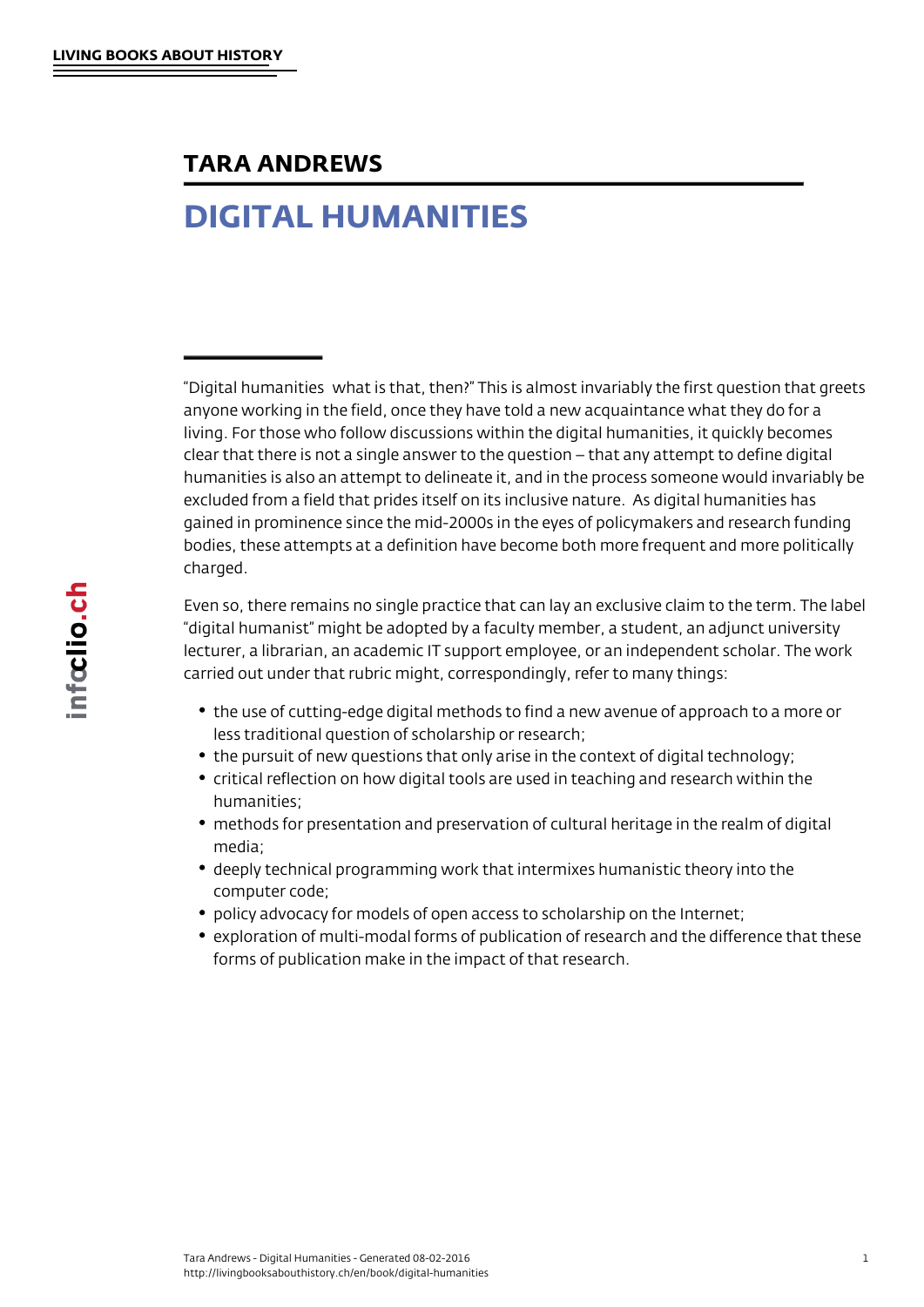<span id="page-1-0"></span>A comprehensive introduction to the digital humanities is a rather be anthology pretends to be no such thing. Its purpose is to give the  $n \epsilon$ as to what the field is about to give a workable, if not an exhaustive What is Digital Humanities? To this end the material is presented in section includes a number of articles that help to sketch out the his computers by researchers in the humanities developed, first into a p humanities computing, and then re-cast in the early 2000s as digi second section comprises some of the more high-profile attempts at and discussions of its social and professional dynamics. In the third online resources for the interested student or scholar who would like necessary to bring the digital humanities to his or her work.

A brief sketch of the development of Digital Humanities

The story of Digital Humanities is usually held to begin in 1949 with a Jesuit scholar of  $B$ autsrais wicsshed to ccorne a ded anoth the works of Thomas Aquinas essentially an index of every word used by Aquinas and whe Busa ventured to speak to the head of IBM, Thomas J. Watson, abou comput[e](#page-5-0)rs could help. A pilot project on the poetry of Aquinas was first volume of the full concordance was published in 1974.

By the time the concordance began to appear, however, Busa was no By the 1960s, computer technology had already progressed substant used for Busa s first project in the late 1940s, and several other co been undertaken. The last non-digital concordance was published in to be the first specialty that computers rendered obsolete.

Notwithstanding the place of Busa s work as the foundational story of some roots of mechanically-inspired methodology can be traced to a For example, it had already been hy $\frac{1}{2}$  the ensing of the interprequency in text might give clues about who wrote it. Until the 1960s, due to the nature of the experiment, the hypothesis had only rarely been put to such methods suddenly became feasible on a large scale. The first  $u$ settling a question of disputed authorship came in 1962, and the mo to settle the disputed authorship of twelve of the Federalist Papers.

One of the perennial characteristics of the digital humanities is the affordances shape our interests that which we can do often determin do. As digital methods continued to be adopted throughout the 1960s the textual data came to be collected and catalogued through initiat Text Archive, vocabulary studies began to emerge on the basis of th perhaps, of the big data approach that is currently in vogue. The n transcription and encoding of texts that accompanied the advent of t the 1980s led to the launch of the Text Encoding Initiative around 1 the primary centers of activity ever since in the field that was then computing. With the invention of the CD-ROM in 1989 and the World humanities computing scene in the 1990s was dominated by electron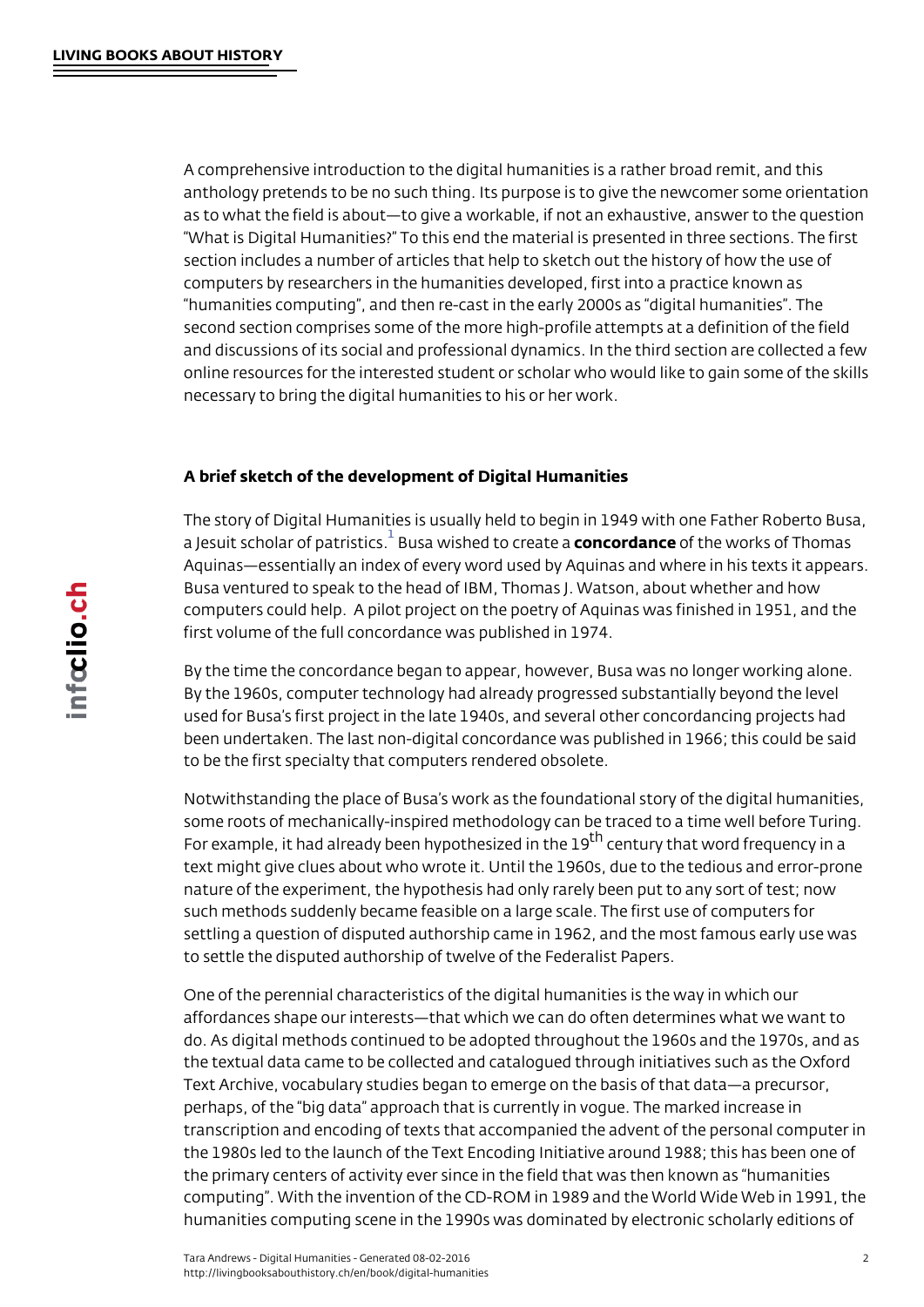<span id="page-2-0"></span>texts, and the accompanying debates about what form, and what fune edition ought to have. It was around this time that libraries became world of humanities computing, which in turn began to create tension archivists to have clear standards for data formats and the needs of certain amount of flexibility and redefinition in encoding. This tensi of the discussion surrounding the Text Encoding Initiative in particu

However, the scholarly debates surrounding the form and function of edition, and the advantages or disadvantages of clear standards for also significant in that they helped to stimulate the emergence of fo far ad-hoc field. What was humanities computing and what was it no practitioners set themselves apart from scholars in the traditional h how might they anchor themselves within  $\hat{f}$ hTehtartaidsittonsaalyfiewlbleffe and how well-defined is the intersection between academic humanities and affordances? This is a question that the field continues to struggle digital m[e](#page-5-0)thods in their research need the necessary skills, which a one or more members of a project team; at the same time, it is exce leader of the project possesses or wishes to gain those skills, as th the theory or methodology of the humanistic field.

In 2002 John Unsworth proposed a possible solution by defining hum practice of representation, a form of modeling or [&] mimicry. It is a and a set of ontological commitments, and its representational pract for efficient computation on the one hand, and for human  $\stackrel{3}{\text{c}}$  this munication definition was an early example of a view that has become markedly last three to four years, but at the time, as we shall see, it was obs media [s](#page-5-0)tudies that accompanied the shift from Humanities Computin Humanities .

A reflection of this attitude was easy to find in the usual name of th Computing, which hinted too much at the idea of computer programr service role for "real" research. Sometime before 2003, as the publi the Blackwell Companion to the Dwigistatla <del>kl</del>ion on as sami alipees, a new name was p that had lasting implications for how the field is regTahrelenda howe itself and  $\frac{4}{10}$ Digital Humanities reflected a shift that was occurring at the time computing as analysis, toward a focus on digital publication, digital reflection on digital culture t[h](#page-5-0)at has its roots in the post-modern cu  $decad\frac{5}{e}s$ .

This shift in emphasis has been labelled da K"  $\alpha$  the ewhaveles was perhaps in the  $\alpha$ the m[o](#page-5-0)st high-profile proponent for the grounding of this wave in the media studies. argument arises from the recognition that the comput med[i](#page-5-0)um of communication, which by its very nature alters and influe we use it to convey. This is clear enough from the very history of the conceive[d](#page-5-0) of as discrete and computable sequences of words, it bec the decontextualized vocabulary that the words constituted; once the digital data became a widespread practice with the availability of pe scholarly interest arose in how these conversions should be express hierarchical structures lent themselves relatively easily to the capal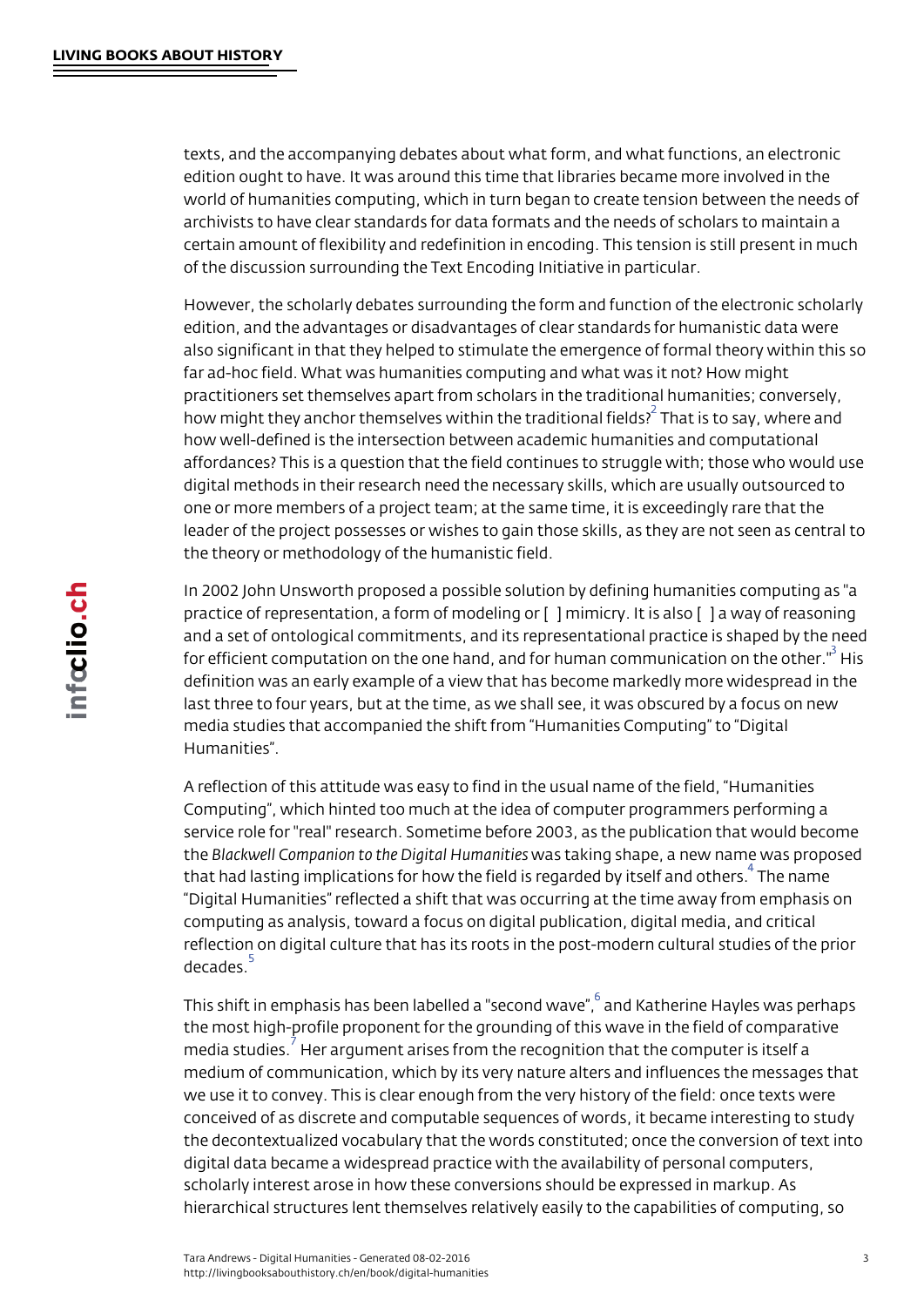<span id="page-3-0"></span>texts came to be conceived as hierarchical structures, expressible t the XML that is now the core of the work of the Text Encoding Initia wave is that it led to the perception that Digital Humanities has as a communication and public engagement with scholarship as it does wi

The second wave of Digital Humanities has risen in tandem with the academic movement: a push for recognition and a secure place with who are not themselves in (or pursuing) a traditional tenure-track ca whom any sort of digital practice in the humanities would be next to scholarly recognition for computational work has been a handicap to since the early days of humanities computing.deTfree opteoricse pativoirdethante and person is either a scholar or a programmer; that a scholar with tenu humanities simply cannot afford the time to learn to code, or to rem with the technological state of the art. Code does not count as publi funding agencies, tenure commissions, or professorial hiring commit entire class of academic hackers has sprung up, usually without ten term contracts funded by grant money. There is an argument to be m wave phenomenon, arising though it did in the field of media studies rise of the #alt-ac identity and the work that the bearers of that ide themselves and their role in the academic ecosystem.

## The Definitional Debates of the Digital Humanities

The very shift in nomenclature, from humanities computing to digi together with the increasing diversity in academic roles that are occ digital humanists, has given a certain sense of urgency to the matte  $fieI<sup>8</sup>$  Any such definition is elusive nevertheless, and perhaps not even department of English literature, history, and sociology has existed subject boundaries.

That said, it may be helpful to group the practice of digital humaniti into three overlapping categories. The first of these might be labele the natural home of practitioners who might regard themselves as fil grown well beyond the concordances, authorship attribution, stylisti are usually (and somewhat dismissively) associated with the first wa attribution and literary stylistics in particular are flourishing, with r since the first appearances of these sub-disciplines; in recent years social networking analysis, agent-based modeling, and data mining  $\mathsf h$ effect in pursuit of research goals within the humanities. For better quantification of evidence looms large in this category of digital hur provided the substance for a great deal of criticism of its methods b wave and by humanities scholars that do not identify themselves as quantification simplifies and distorts the available evidence, removi ambiguity and closing the door to critical reflection.

A second category might be called "the digital downstream". This ine called second-wave digital humanists, with roots both in media stu general practice within the humanities of critical reflection on cultu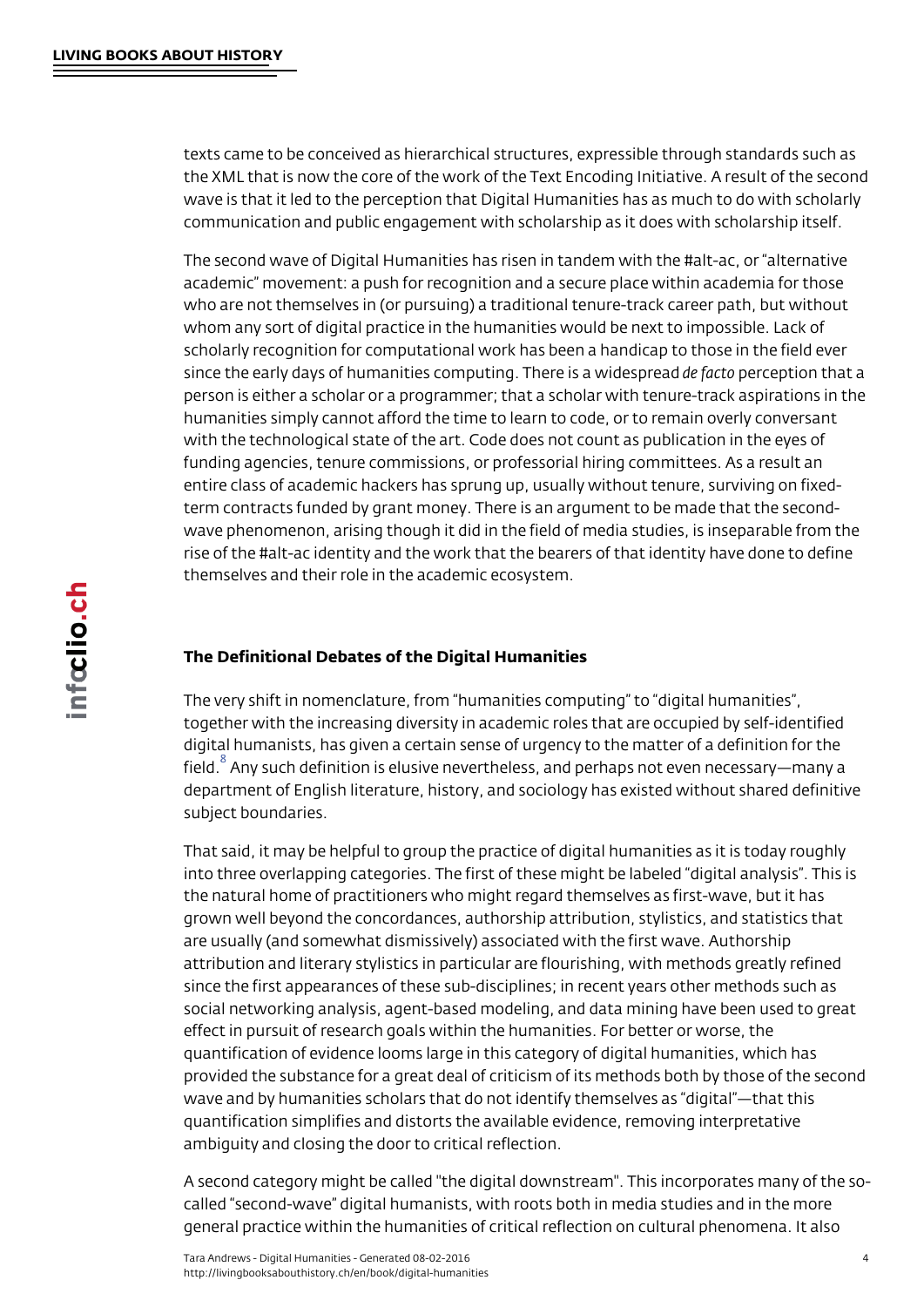incorporates digital librarians, archivists, and those whose interest is in the curation and preservation of digital culture and its artifacts. The practical aspects of this category include the creation and maintenance of online archives, digital libraries, digital exhibitions in museums, and the like. One of its concerns is to ensure the robustness and longevity of the digital data that is created; in this sense it draws in the "big infrastructure" projects both national and international that have been set up to support digital research in the humanities. It also encompasses discussions of open access, peer review, tenure credit, and the democratization and accessibility of knowledge.

There is a flourishing theoretical aspect within this category, which considers questions such as how the digital medium affects the scholarly message or the ways in which digital affordances affect the culture around us. It is also the home of the meta-reflective stance concerning digital methods in the humanities—how "evidence" becomes "data" and what is lost when it occurs, the uses and dangers of visualization as a tool of scholarly argument, and so on. Tying itself back to media studies and even sociology, this branch of the Digital Humanities also looks at how we communicate, how effective our communications are, and how much of an impact they have in this digitized world.

A third aspect of digital humanities, much smaller than the other two, arises naturally out of the meta-reflective stance toward research in the humanities that emerged from the "second wave" of Digital Humanities, but also has its roots in the "first wave". It treats questions concerning the very nature of humanistic enquiry from a digital and scientific point of view – how we approach problem formalization, data modeling, scientific falsifiability, and empirical investigation with in the humanities, and how we reconcile these methods usually found in the natural sciences with the strong hermeneutical tradition in the humanities. Indeed this may be on its way to becoming the "third wave", as it asks, how do digital affordances change how we do research, how we treat information and evidence, or even how we argue? Whereas in the "first wave" empirics and hermeneutics were generally kept safely separated, this approach to Digital Humanities makes more of an attempt to bring them together. It concerns the aspect of humanities that is most foreign to the sciences that revolve around empirics and problem solving—the way in which scholarly interpretation of cultural evidence has a cultural value in itself, and the differing standards of argument, evidence, or even research goal that exist in different branches of the humanities.

## Where to Start in the Digital Humanities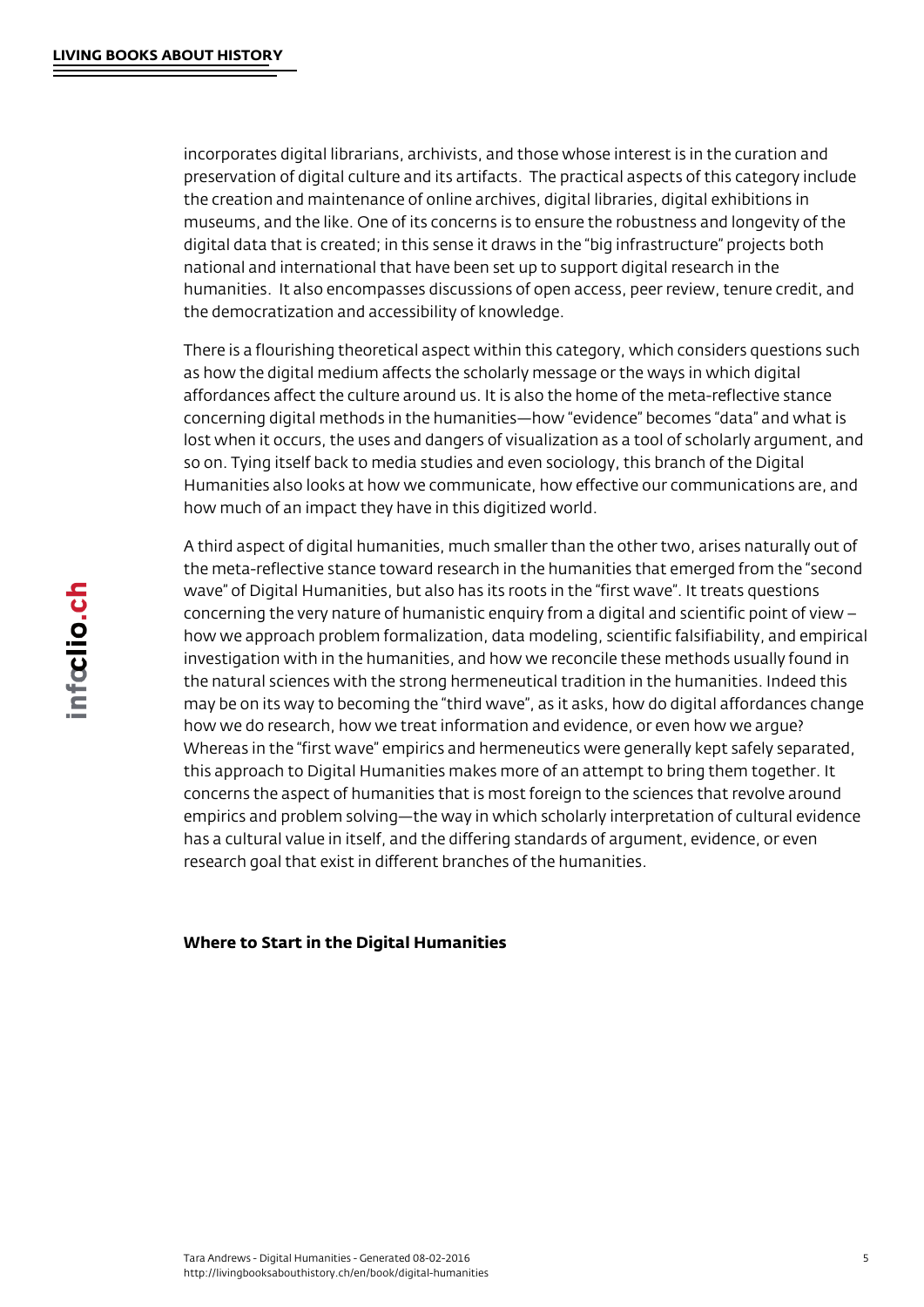<span id="page-5-0"></span>A field as diverse and elusive to define as the Digital Humanities ha potential points of entry. For students and scholars in the humanitie heritage institutions who wish to become practitioners, the most dire practice-based one: to become familiar with the technology. This oft basics of a programming language; although the bar to entry into the literate has usually been perceived as very high, lately there has be through groups such as Softwabel Cuaepet mitisy bar, and resources such Programming Historian for humanities scholars in  $p^{\frac{10}{a}}$  of the and Codecalemy  $f$ general public have sprung up. Many others begin with text encoding [t](#page-6-0)hrough training schools that are organized periodically, or through TEI By Example

Other scholars, particularly those with roots in critical theory or com may come to Digital Humanities from a more theoretical approach. T [number of](http://livingbooksabouthistory.ch/en/book/digital-humanities#chapter-3-2) resources that follow in the afoot out the foot than to the Digital Companion to the Digital Companio Humanities provide a more or less thorough grounding in the field; the collect Dombates in the Digital Handh abroid kess sube himaisn g Digital  $\overline{H}^1$ umanities Digital\_Hum<sup>12</sup><sub>ntil</sub> hat present historically- or theoretically-grounded visi

As the field becomes established in humanities faculties [ar](#page-6-0)ound the on bot[h the](http://livingbooksabouthistory.ch/en/book/digital-humanities#chapter-2-2) [bachelor and mas](http://livingbooksabouthistory.ch/en/book/digital-humanities#chapter-2-2)ter level have sprung into existence; the resources for those who encounter the digital humanities as a stude effective point of entry, for those who are already humanists and wh digital, is to experiment make a database and use it, create a vis network, and most importantly: share your work with others. It is thr and it is in the adaptation of state-of-the-art techniques for new pur humanities grows.

 $^{\rm 1}$  For the history of Busa and the beginnings of humanities computing, see in the anthology Winter, Th Invention of the Machine-Generated Concordance, in: Faculty Publications, Classics and Religious St DigitalCommons@University of Nebratska/digitandochm; meons.unl.edu/classStatanad::ptb7/02.2015.; for a fuller history of humanities computing up to the early 2000s, see Hockey, Susan: The History of Humanities Siemens, Ray; Unsworth, John (Hg.): Companion to Digital Humanities, Oxford 2004. Online: Alliance [h](#page-1-0)ttp://digitalhumanities.org:3030/companion/view?docId=blackwell/9781405103213/9781405103213.xm  $1\&\, \, \texttt{toc.deph18to} \texttt{toc.id=ss1-2-1&\, \texttt{brand=978\#405103213\_brand}$ 

 $^2$  McCarty, Willard: Humanities Co[mputing, in: Encyclopedia of Libr](http://digitalcommons.unl.edu/classicsfacpub/70)ary and Information Science, 2003. http://www.mccarty.org.uk/essays/McCarty,%20Humanities%20computing.pdf >.

 $^3$  Unsworth, John: What Is Humanities Computing and What Is Not?, Froenpuring Communiteen pointilicolloggies.,u 2002,  $m$ uenchen.de/jg02/unsw $\infty$ , rt $\mathsf{S}$ t. ant ch: 17.02.2015.

 $^4$  $^4$  Kirschbaum, Matthew: What Is Digital Humanities and What s It Doing in English Departments?, in: I [Minneapolis 2012. Online: The Graduate Center, City](http://www.mccarty.org.uk/essays/McCarty, Humanities computing.pdf) the Drive direct New Yourke cku/d» b Staan dext/38 [0](#page-2-0)8.10.2015.

 $^5$  [For complementary vi](http://computerphilologie.uni-muenchen.de/jg02/unsworth.html)ews on this phenomenon in this anthology: Burdick, Anne; Drucker, Johanna; L [t](#page-2-0)he Digital\_Humanities, in: Burdick, Anne; Drucker, Johanna; Lunefeld, Peter u. a. (Hg.): Digital hum 121 135. Online: Library of the Congress of the Standard promission of Wp-content/uploads/2013/21/Stands D& the U2005. Sp.df

 $^6$  See in this anthology: Jones, Steven E.: The Emergence of the Digital Humanities, New York 2014. O [h](#page-2-0)ttp://emergenceofdhbook.tumstandam1/7.02.2015.

 $^7$  Hayles, N. Katherine: How we think. Digital media and contemporary technogenesis, Chicago 2012.